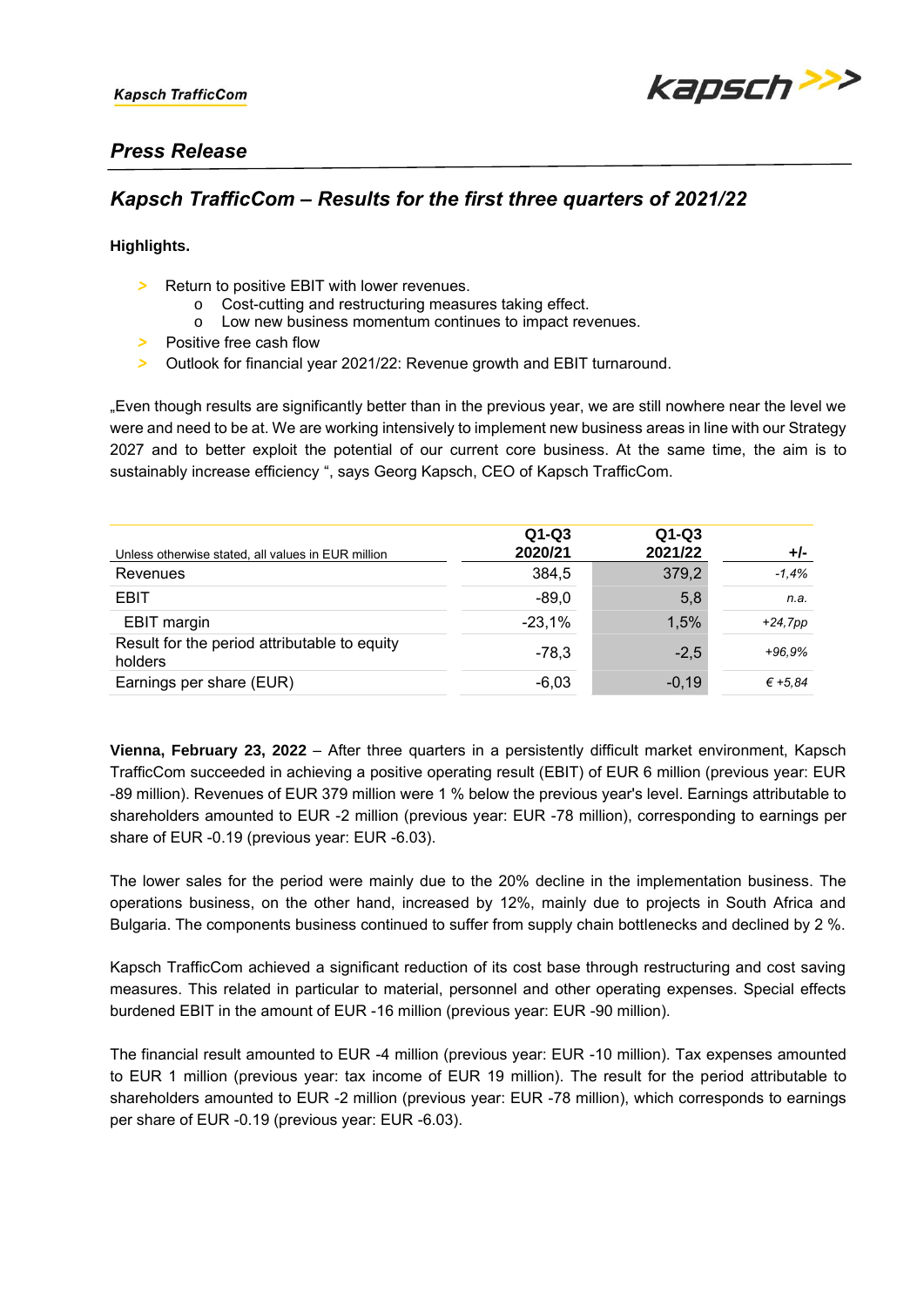### **Kapsch TrafficCom**



Free cash flow amounted to EUR 9 million in the first three quarters of 2021/22 (previous year: EUR 1 million). Therefore, net debt decreased to EUR -163 million since the last reporting date (March 31, 2021: EUR -170 million). The gearing increased slightly from 200% to 202%. The partial repayments of the promissory note bond and a bank loan from equity had a balance sheet-reducing effect in the first quarter. Total assets amounted to EUR 530 million as of December 31, 2021 (March 31, 2021: EUR 593 million). The equity ratio increased from 14% to 15% in the first three quarters of 2021/22.

### **Segment results for the first three quarters of 2021/22.**

72% of revenues were generated by the tolling segment and 28% by the traffic management segment. 56% of revenues were generated in the Europe-Middle East-Africa (EMEA) region, 40% in the Americas region (North, Central and South America) and 4% the Asia-Pacific (APAC) region.

#### **Tolling segment.**

Sales decreased by 2% to EUR 273 million. Declines in the implementation business of 23% and in the components business of 2% were not offset by 10% higher revenues in the operations business.

The EMEA region made the largest contribution to revenues with EUR 148 million. In total, this region recorded growth of 2%. In the Americas region, revenues declined by 6% to EUR 112 million. In the APAC region, revenues decreased by EUR 2 million to EUR 14 million.

| <b>Results Tolling</b><br>Unless otherwise stated, all values in EUR million | $Q1-Q3$<br>2020/21 | $Q1-Q3$<br>2021/22 | +/-       |
|------------------------------------------------------------------------------|--------------------|--------------------|-----------|
| Revenues                                                                     | 279.6              | 273,1              | $-2.3%$   |
| EBIT                                                                         | $-79.7$            | $-0.6$             | $+99.2%$  |
| EBIT margin                                                                  | $-28.5\%$          | $-0.2%$            | $+28,3pp$ |

EBIT was slightly negative at EUR -1 million (previous year: EUR -80 million).

### **Segment Traffic Management.**

Revenues increased by 1% to EUR 106 million. This was due in particular to the operations business, which grew by 15%.

The largest contribution to revenues was made by the EMEA region with EUR 64 million. In total, this region recorded an increase of 9%. In the Americas region, revenues declined by 10% to EUR 39 million, and in the APAC region, they remained constant at EUR 3 million.

| <b>Results Traffic Management</b><br>Unless otherwise stated, all values in EUR million | $Q1-Q3$<br>2020/21 | $Q1-Q3$<br>2021/22 | +/-       |
|-----------------------------------------------------------------------------------------|--------------------|--------------------|-----------|
| Revenues                                                                                | 104.9              | 106,0              | $+1.1%$   |
| EBIT                                                                                    | $-9.3$             | 6.5                | n.a.      |
| EBIT margin                                                                             | $-8.9%$            | 6,1%               | $+15,0pp$ |

EBIT was positive at EUR 7 million (previous year: EUR -9 million). The EBIT margin was 6% (previous year: -9%).